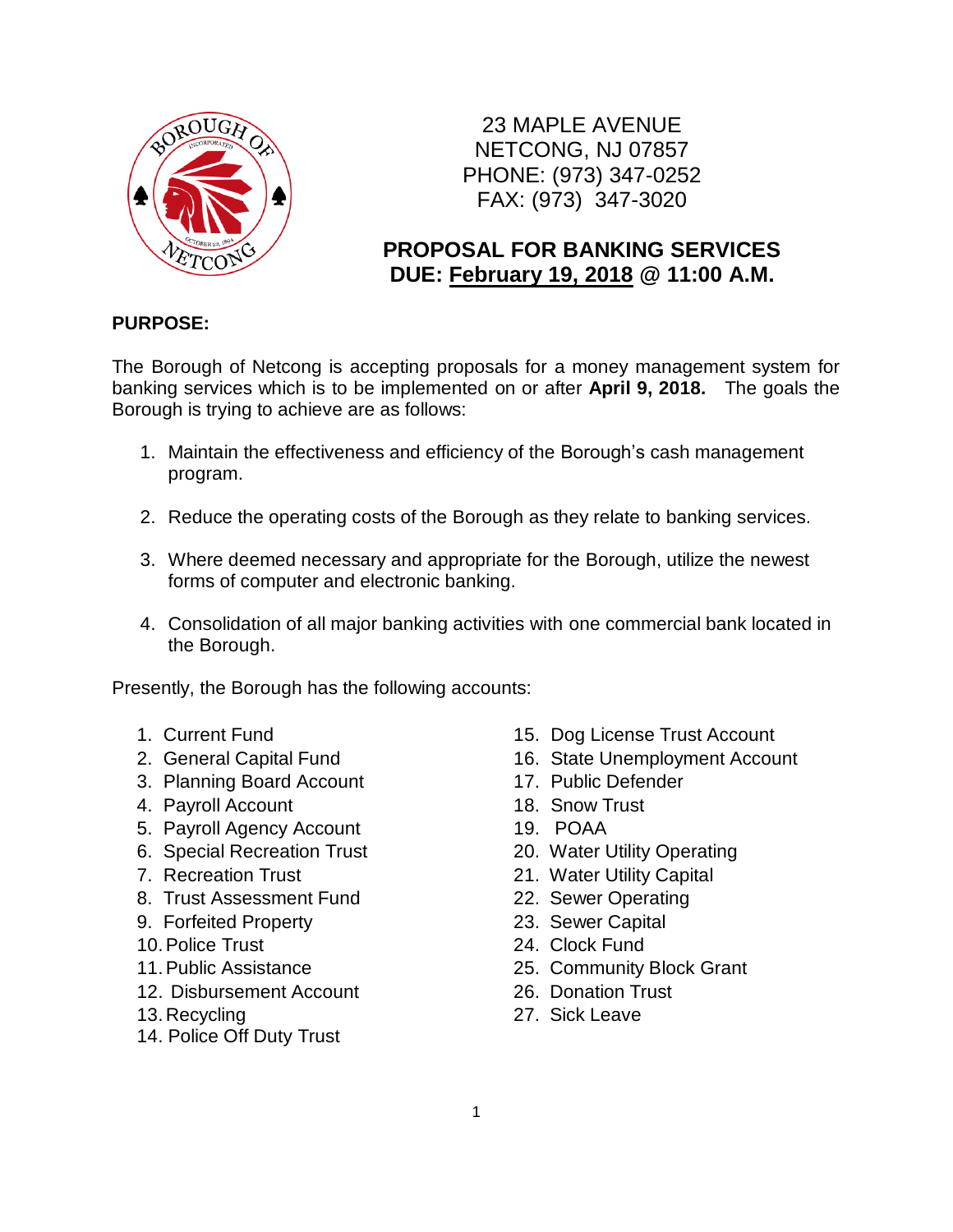The Borough currently takes payments via its web-site for property tax, water, and sewer payments. This is done through an ACH process in conjunction with our software vendor and Cit.e.net (see attached for volume). All proposals must show the ability to handle these transactions and be able to provide the platform under which these payments will be made. Currently, all fees related to ACH services are passed on to the users.

The Borough also collects a number of other fees via online payments, ACH and credit cards with the help of third party providers. These fees include dog license payments, marriage licenses, garbage fees, and many others. All service fees are paid by the user.

The Borough would like to expand its use of online banking services to check balances, make wire transfers, transfers between accounts, stop payments, and general transactions inquiries. This proposal should outline the banking institutions internet banking solutions. We would like to expand this into using on-line bank reconciliations/statements, on-line check viewing capabilities (so long as state record retention polices are met), and the use of the latest web based applications and technology, to include positive pay for the use of at least the payroll and disbursements accounts.

Under this proposal, one bank would be designated to administer minimally the General Fund Account and, the Payroll Accounts. If the bank is outside of the Borough of Netcong, then the proposal should include use of and pricing for an armored car service for deposits. The other accounts may be given to other banks. For purposes of this proposal, assume that all accounts are to be held by one bank, not including Developer Escrow.

Checks would be written from these accounts as needed with interest paid on the total cleared balance of all accounts. As part of this proposal please includes the balance on which the bank will pay interest (i.e. Ledger balance, collected balance, unused balance, etc.)

The Borough of Netcong will occasionally have the need to sell BAN's and other types of "debt" instruments. The Borough expects the primary bank to, at the very least, bid on all issues of debt, while understanding that the primary bank may not always win the bid for the particular instrument.

To be eligible for consideration the following items are required to be included in the proposals:

1. Deposit tickets, checks and checkbooks printed and supplied for all accounts without charge to the Borough.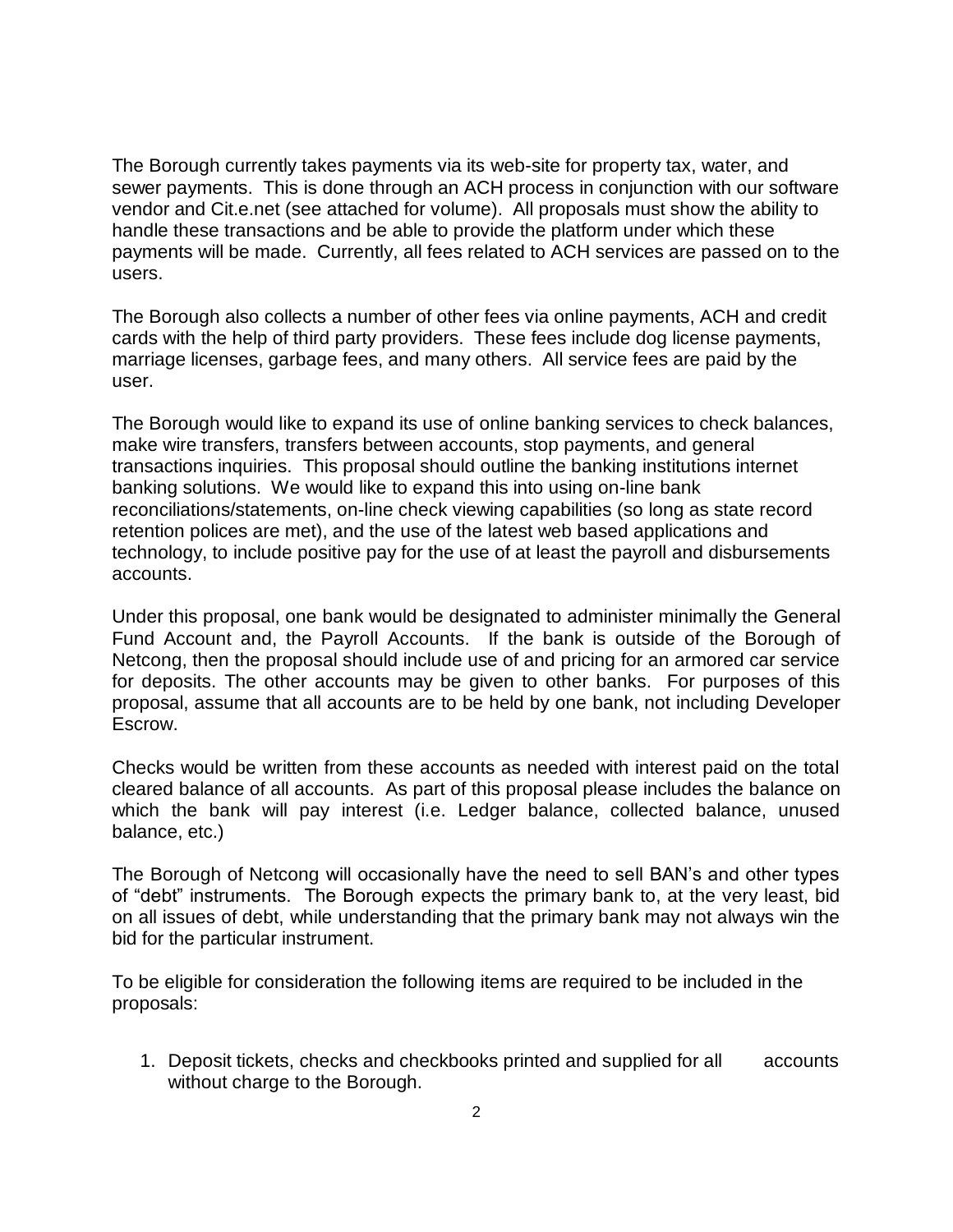- 2. A proposal which would show the costs associated with current credit card system (see activity summary sheet)
- 3. All Borough accounts to be free of monthly maintenance charges and "bad" check charges.
- 4. Wire transfers provided without charge to the Borough
- 5. All cash management services.
- 6. Security bags for deposits provided free of charge.
- 7. Assistance to the Borough to earn the highest return on all available funds.
- 8. Most recent annual report as well as subsequent submissions during term.
- 9. Service consideration for all Borough employees, including direct deposit.
- 10. Coverage by the Governmental Unit Deposit Protection Act (Provide current letter).
- 11. A Proposal for allowing Borough Residents to continue to be able to pay various Borough fees via the Borough's Website. (ACH and Credit Cards).
- 12. A proposal for the cost, set-up and use of Procurement Cards (P-Cards).
- 13. A proposal for Remote Deposit Capture
- 14. Positive Pay
- 15. A proposal to include paying for R&L payroll service (or a portion of)
- 16. Show an interest in being part of the community (i.e., sponsoring various events, working with local business, etc).
- 17. Include a breakdown of various local events sponsored and the dollars associated
- 18. Include a breakdown of your investment in the town (the number of loans and mortgages to Borough business and residents and the total dollars associated with them)
- 19. Other "state of the art" banking and cash management products.

All proposals should be submitted in clear concise language that will avoid misconception. The interpretation of unclear language shall be made by the Finance Department and will not be subject to further clarification. **All proposals must include a Governmental Unit Depository Protection Act (GUDPA) certificate in order to be considered.** Award for banking services to the Borough of Netcong will be based on the following:

- 1) GUDPA INCLUDED
- 2) Lowest average daily balance required.
- 3) Highest potential earning- cash management services.
- 4) Lowest costs associated with the credit card services, ACH services, and internet services.
- 5) Weighted Average of questionnaire, as determined by the Borough.
	- See attached how proposals will be evaluated

The Borough reserves the right to:

- 1) Reject all bids and proposals.
- 2) Terminate the banking relationship at any point in time.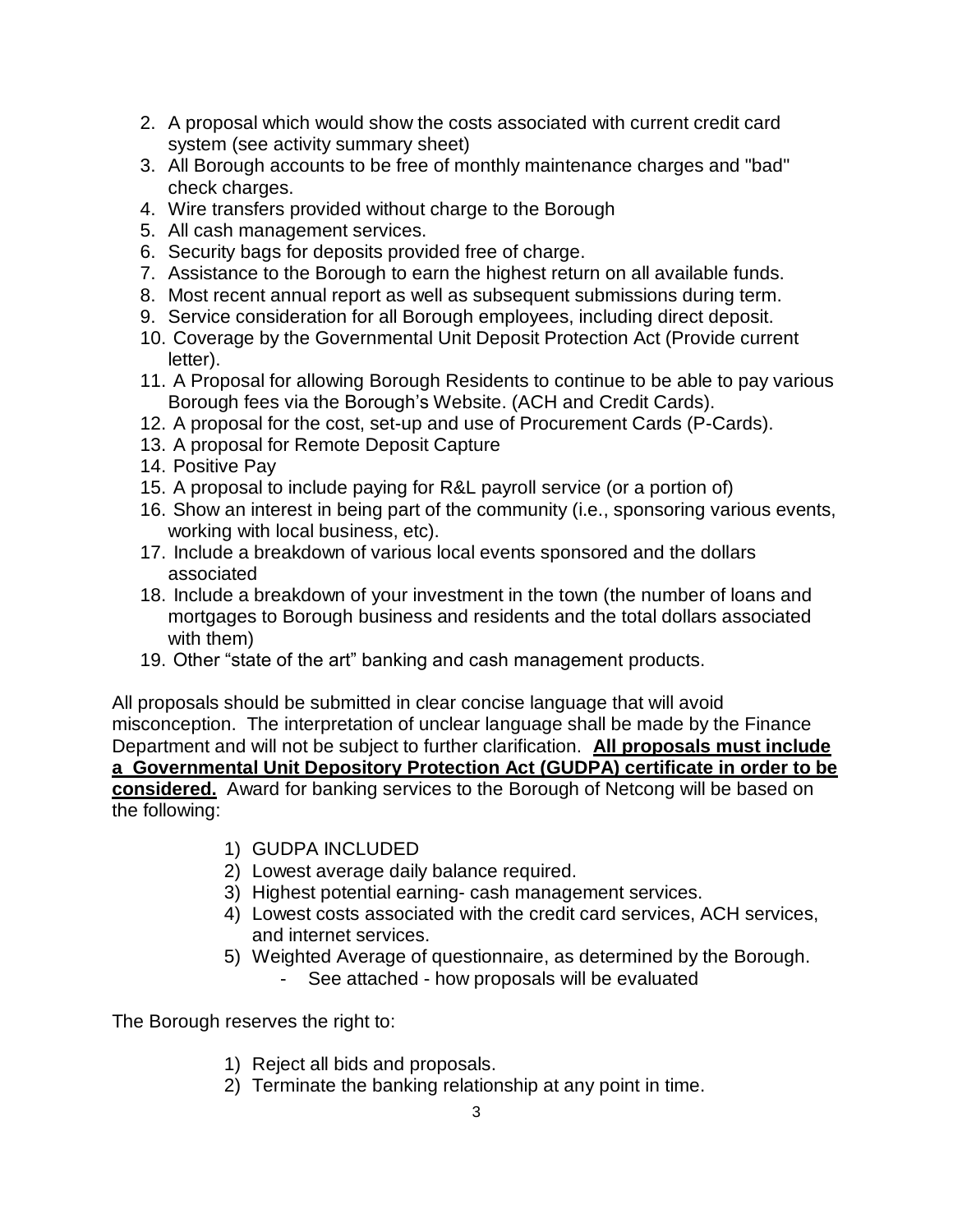All banks wishing to propose these services must complete the Banking Services Questionnaire in its entirety and return seven (7) copies of its proposal in a sealed envelope to the attention of:

> Ralph Blakeslee, RMC, MPA, CMC Netcong Borough Administrator 23 Maple Avenue Netcong, NJ 07857

# No later than **February 5, 2018 11:00 a.m.**

**Faxed and/or emailed proposals will not be accepted.**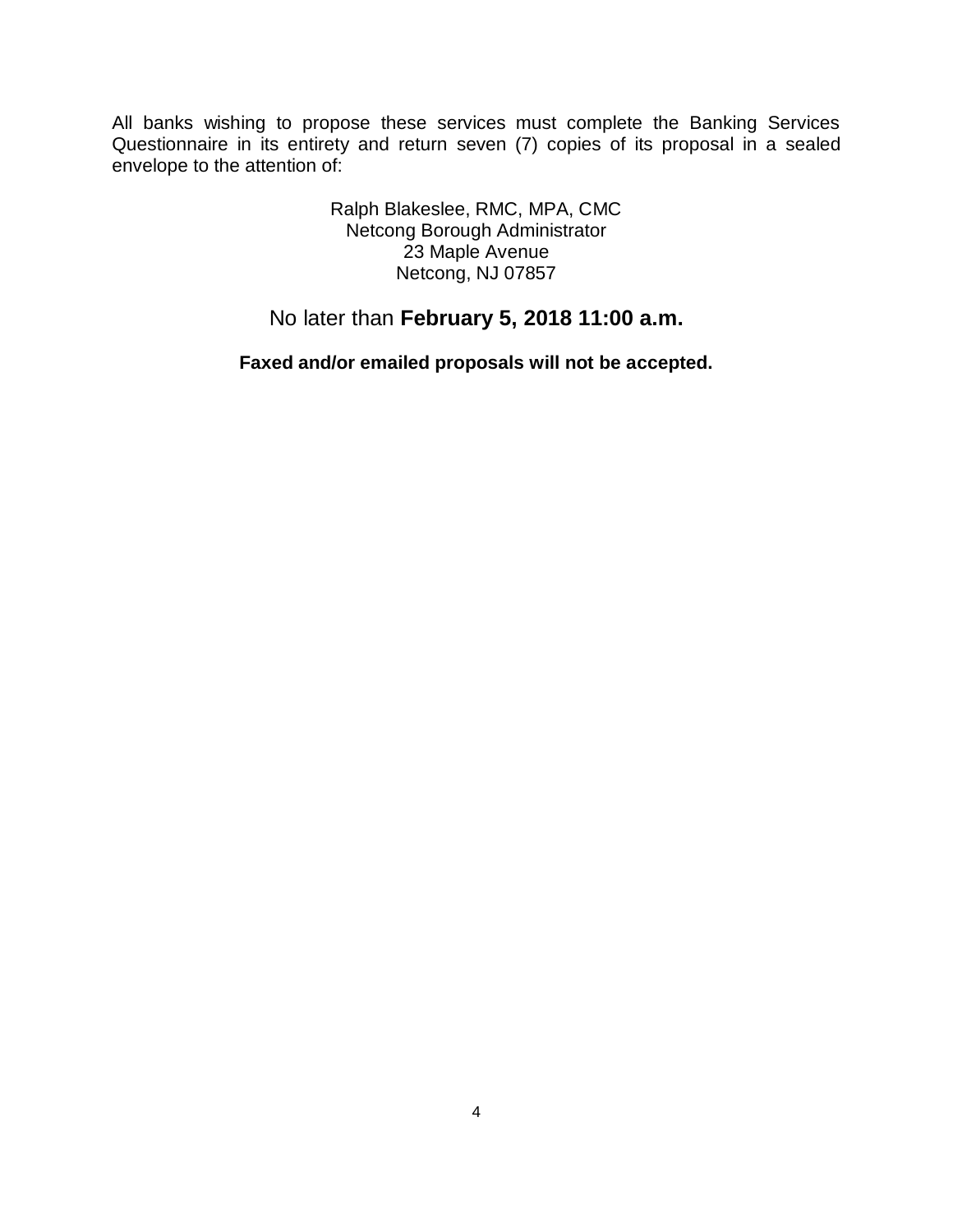# **ACTIVITY SUMMARY**

The following table summarizes an estimate of the *monthly activity* in all of the Borough checking accounts and is provided for your convenience. **(See Attached – 3 months of banking services per current banks analysis).** 

| Total number of accounts:                       | 27                      |
|-------------------------------------------------|-------------------------|
| Total number of checks paid (written) annually: | 2200 (est)              |
| Total number of deposits made annually:         | 6500 (est)              |
| Total number of ACH items:                      | 140-150 (annual<br>est) |
| Aggregate average collected balances:           | \$ SEE ATTACHED         |

### **BOROUGH OF NETCONG**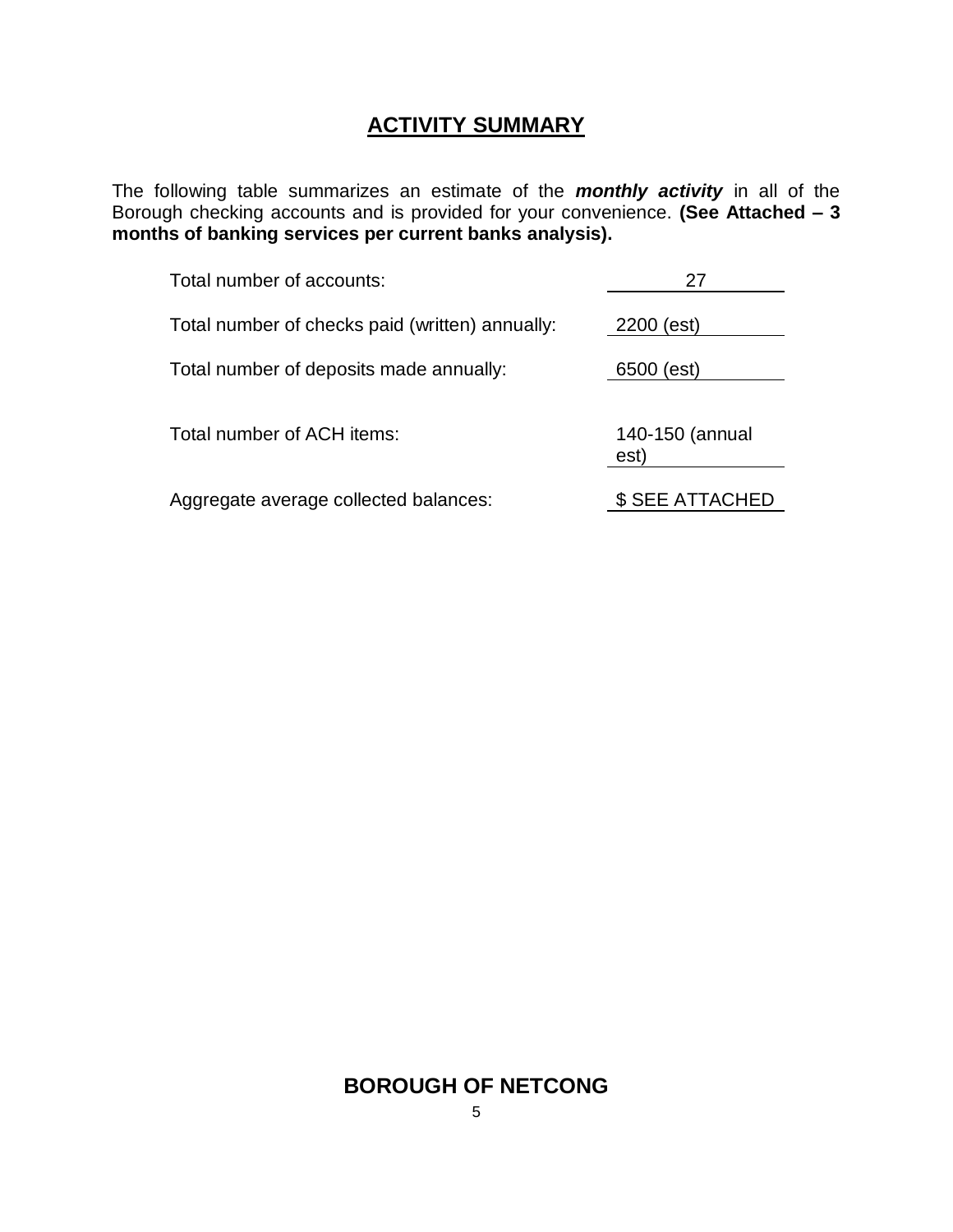# **Banking Services Questionnaire**

| <b>Bank Name:</b>                                                                   |                               |                                                            |                                                                                                                                                                                                                                |
|-------------------------------------------------------------------------------------|-------------------------------|------------------------------------------------------------|--------------------------------------------------------------------------------------------------------------------------------------------------------------------------------------------------------------------------------|
| <b>Branch Location:</b>                                                             |                               |                                                            |                                                                                                                                                                                                                                |
| <b>Mailing Address:</b>                                                             |                               |                                                            |                                                                                                                                                                                                                                |
| <b>Telephone Number:</b>                                                            |                               |                                                            |                                                                                                                                                                                                                                |
| Fax Number:                                                                         |                               |                                                            |                                                                                                                                                                                                                                |
| <b>Branch Hours:</b>                                                                |                               |                                                            |                                                                                                                                                                                                                                |
| 1. Monthly bank statement:<br>Closing date:<br>Mail date:<br>Interest posting date: |                               | <u> 1989 - Johann Barn, amerikansk politiker (d. 1989)</u> |                                                                                                                                                                                                                                |
| 2. Checks sorted for reconciliation?<br>Available on CD?                            |                               | $Yes \t —$<br>Yes                                          | No provide a provide a provide a provide a provide a provide a provide a provide a provide a provide a provide a provide a provide a provide a provide a provide a provide a provide a provide a provide a provide a provide a |
| 3. Wire transfers available by telephone?                                           | by computer?                  | Yes                                                        | No                                                                                                                                                                                                                             |
| 4. Limit to number of transfers per month?                                          | If yes, how many?             | Yes                                                        | <b>No</b>                                                                                                                                                                                                                      |
| 5. Intrabank transfers by telephone?<br>by paper?                                   | by computer?                  | Yes<br>Yes                                                 | $No \qquad \qquad \qquad \qquad$<br>$No \ \_$<br>No                                                                                                                                                                            |
| 6. Daily account balance available                                                  | by telephone?<br>by computer? | Yes<br>Yes                                                 | $\mathsf{No}$<br>No                                                                                                                                                                                                            |
| 7. Permit redeposit of NSF checks?                                                  |                               | Yes                                                        | <b>No</b>                                                                                                                                                                                                                      |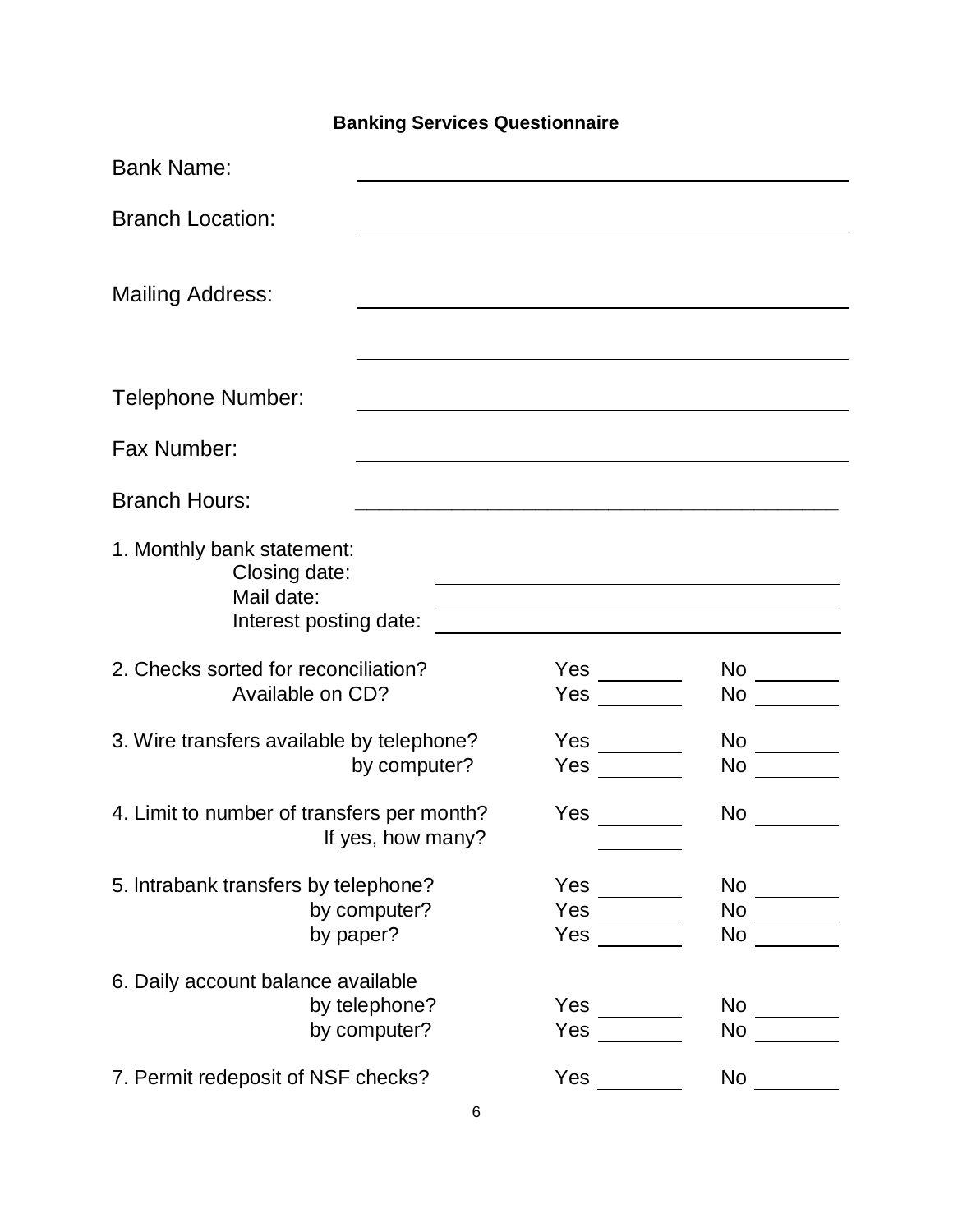| 8. Stop payment by telephone?                                  | by computer?                                                                         | Yes $\qquad \qquad \qquad$<br>Yes | No l<br>No                                                                                                                                                                                                                     |
|----------------------------------------------------------------|--------------------------------------------------------------------------------------|-----------------------------------|--------------------------------------------------------------------------------------------------------------------------------------------------------------------------------------------------------------------------------|
|                                                                | 9. Account analysis available monthly?                                               | <b>Yes</b>                        | <b>No</b>                                                                                                                                                                                                                      |
| 10. Remote Deposit Capture                                     |                                                                                      | Yes                               | No provide a provide a provide a provide a provide a provide a provide a provide a provide a provide a provide a provide a provide a provide a provide a provide a provide a provide a provide a provide a provide a provide a |
|                                                                | 11. Compensating balance required?                                                   |                                   | No and the second second second second second second second second second second second second second second second second second second second second second second second second second second second second second second s |
| available?                                                     | 12. Annual Report/Financial Condition                                                |                                   | No and the set of the set of the set of the set of the set of the set of the set of the set of the set of the                                                                                                                  |
|                                                                | 13. Locked bags for night deposit available?                                         | Yes                               | No and the set of the set of the set of the set of the set of the set of the set of the set of the set of the                                                                                                                  |
| 14. Provide overdraft protection?                              |                                                                                      | Yes                               | No l                                                                                                                                                                                                                           |
|                                                                | 15. Are accounts linked for any purposes?                                            | Yes                               | No                                                                                                                                                                                                                             |
|                                                                | 16. Are you able to provide EDI/Corporate<br>Payment Notification (ACH) information? | Yes                               | No l                                                                                                                                                                                                                           |
|                                                                | 17. Hour that deposits must be made by for same day credit is:                       |                                   |                                                                                                                                                                                                                                |
| 18. Interest rate paid on deposits:<br>How is rate calculated? |                                                                                      |                                   |                                                                                                                                                                                                                                |
|                                                                | 19. Account information retention/retrieval process is:                              |                                   |                                                                                                                                                                                                                                |
| 20. Direct deposit of payroll available? Explain procedure:    |                                                                                      |                                   |                                                                                                                                                                                                                                |
| 21. Explain wire transfer procedure from #3.                   |                                                                                      |                                   |                                                                                                                                                                                                                                |
|                                                                | 22. Explain Stop Payment procedures from #9.                                         |                                   |                                                                                                                                                                                                                                |

23. Explain funds availability policies.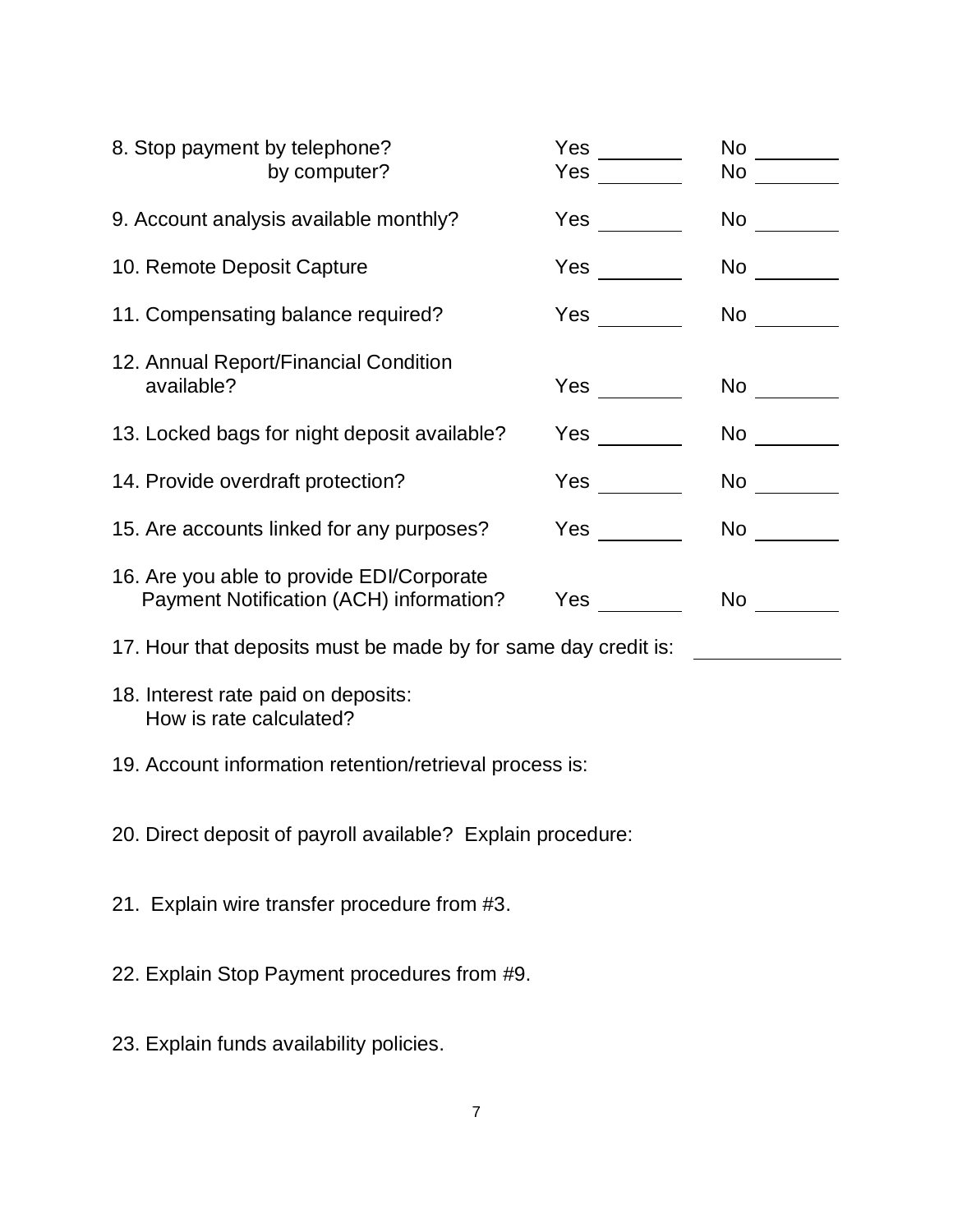| 24. List charges, if any, for the following services: |                                                         |  |
|-------------------------------------------------------|---------------------------------------------------------|--|
| Monthly account maintenance per account               |                                                         |  |
| Check sorting for reconciliation                      | <u> 1989 - Johann Barn, mars ann an t-Amhair an t-A</u> |  |
| Check printing per hundred                            |                                                         |  |
| Deposit slip printing per hundred                     |                                                         |  |
| Payroll service per month                             |                                                         |  |
| Direct deposit per employee                           |                                                         |  |
| Other payroll charges                                 |                                                         |  |
| Intrabank transfers per item                          |                                                         |  |
| Outgoing wire transfers per item                      |                                                         |  |
| Incoming wire transfers per item                      |                                                         |  |
| Overdraft per item                                    |                                                         |  |
| Returned check per item                               |                                                         |  |
| Stop payment per item                                 |                                                         |  |
| Deposit processing per ticket and per item            |                                                         |  |
| Check processing per item                             |                                                         |  |
| Information retrieval per item/request                |                                                         |  |
| <b>Remote Deposit Capture</b>                         |                                                         |  |
| Daily telephone calls<br>Positive Pay                 | <b>NO FEE</b>                                           |  |
| Locked bank bag                                       |                                                         |  |

8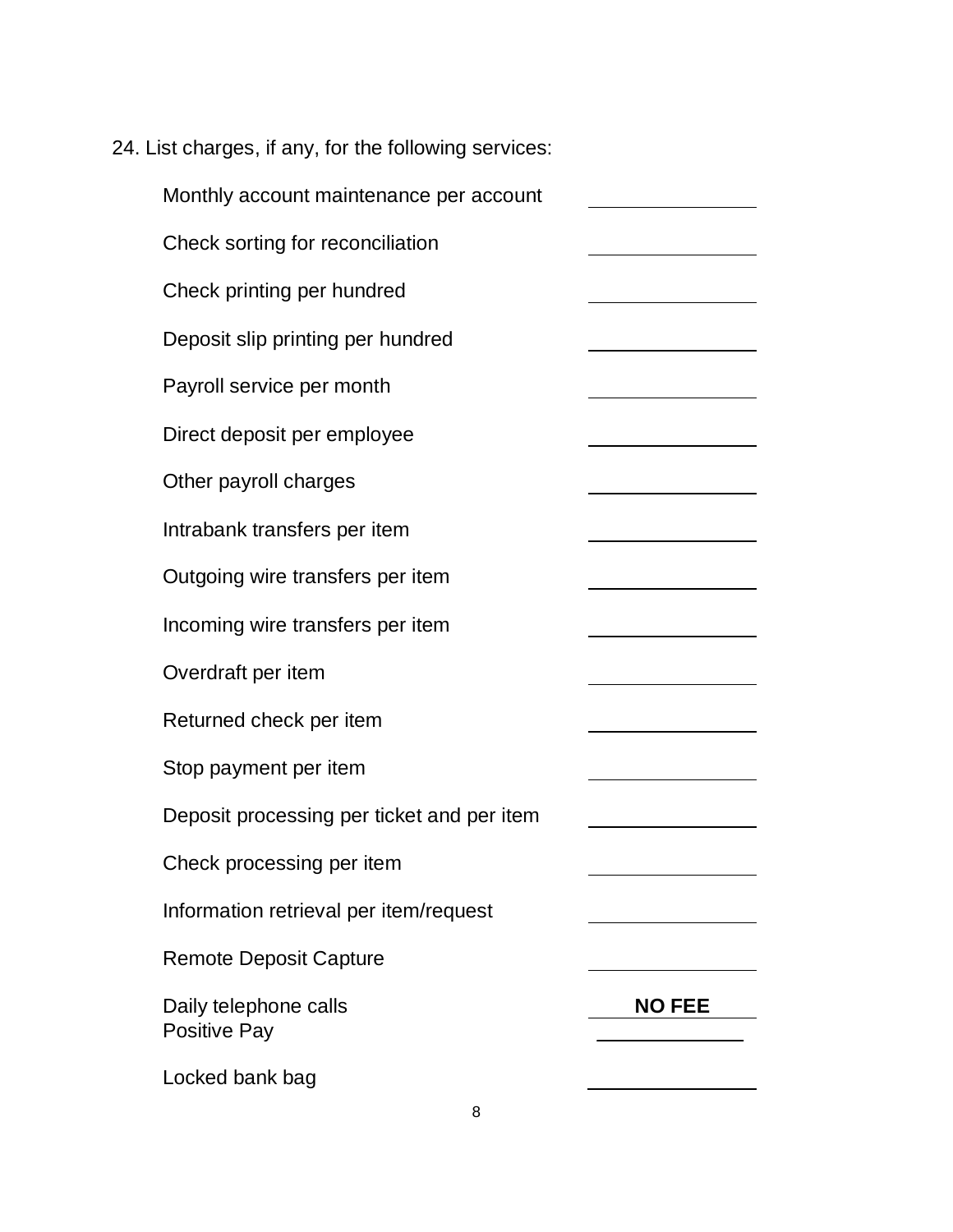| Night deposit                                                              |             |                       |  |
|----------------------------------------------------------------------------|-------------|-----------------------|--|
| Duplicate bank statement (per statement)                                   |             |                       |  |
| 26. Please provide the following formulas and calculations, if they apply: |             |                       |  |
| <b>Net Monthly Earnings Calculation:</b>                                   |             |                       |  |
| <b>Average Daily Ledger Balance Calculation:</b>                           |             |                       |  |
| Reserve Requirement (%):                                                   |             | Not applicable        |  |
| <b>FDIC Insurance Assessment:</b><br>- \$                                  | per \$1,000 | ∫ Not applicable      |  |
| <b>Average Daily Float Calculation:</b>                                    |             | Not applicable        |  |
| <b>Average Collected Balance Calculation:</b>                              |             |                       |  |
| <b>Compensating Balance Formula:</b>                                       |             | $\Box$ Not applicable |  |
| Earnings Credit Formula:                                                   |             |                       |  |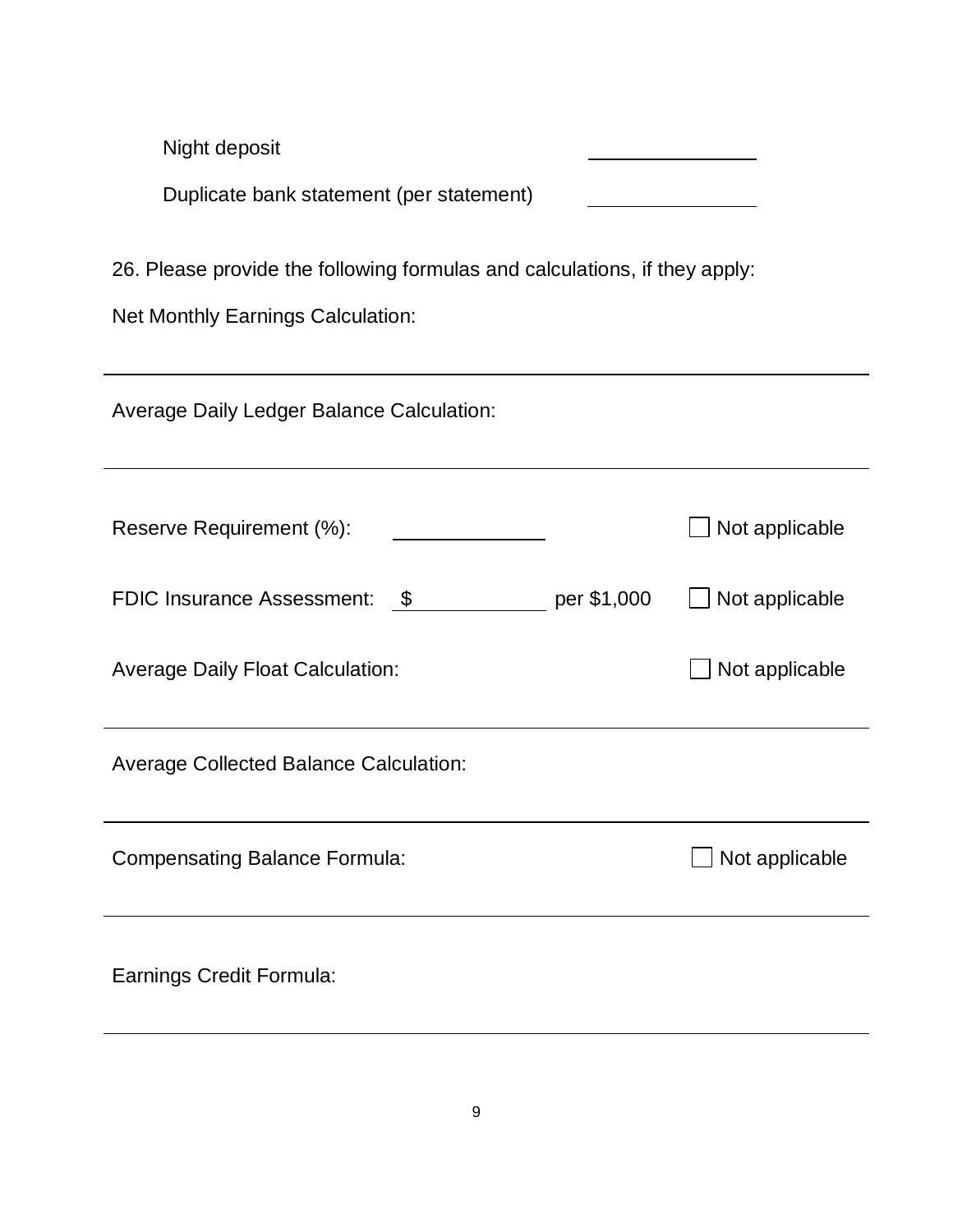Completed by:

**Name Title**

**Telephone Number**

# **SCORING/EVALUATION OF PROPOSALS**